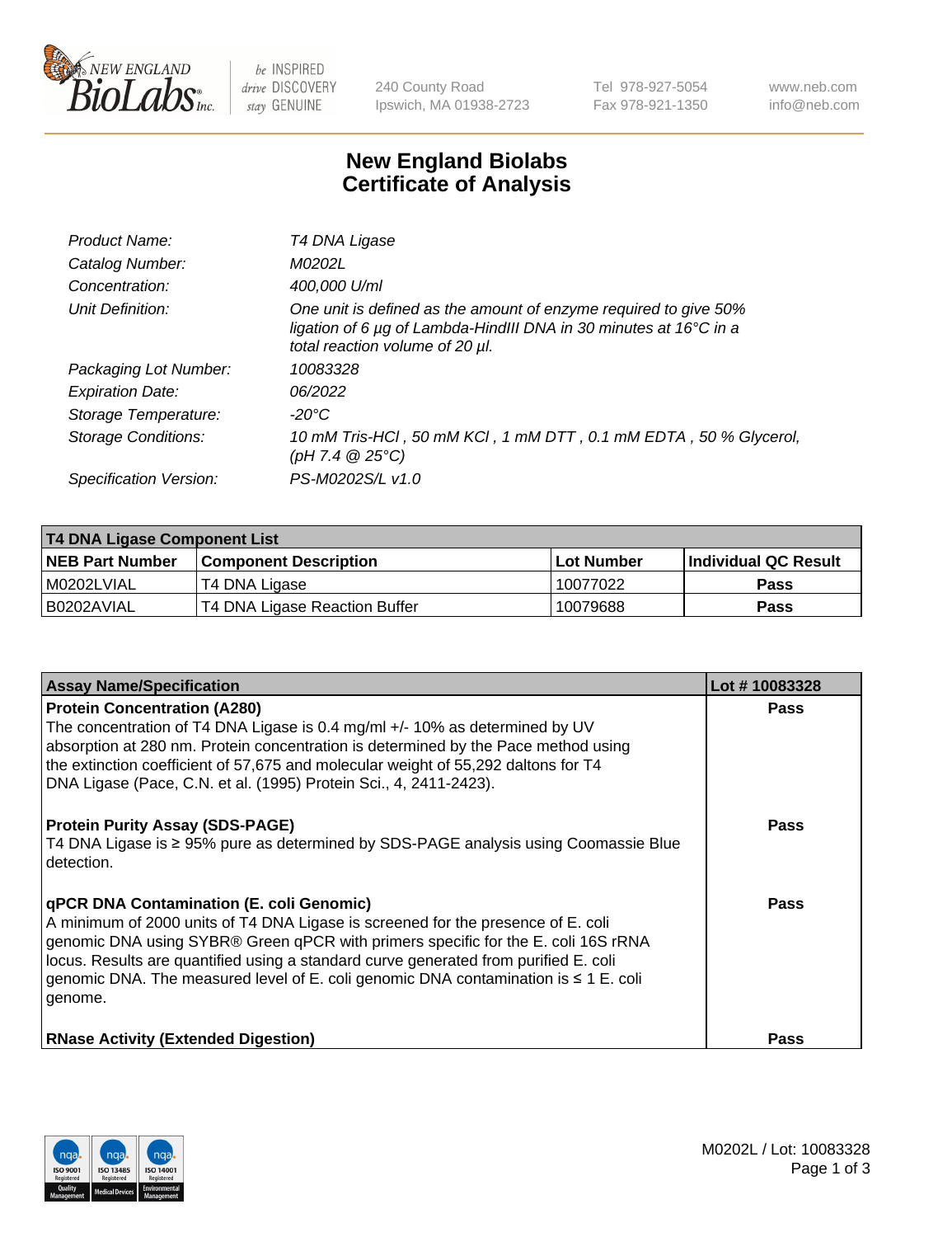

be INSPIRED drive DISCOVERY stay GENUINE

240 County Road Ipswich, MA 01938-2723 Tel 978-927-5054 Fax 978-921-1350 www.neb.com info@neb.com

| <b>Assay Name/Specification</b>                                                                                                                                                                                                                                                                                                                                      | Lot #10083328 |
|----------------------------------------------------------------------------------------------------------------------------------------------------------------------------------------------------------------------------------------------------------------------------------------------------------------------------------------------------------------------|---------------|
| A 10 µl reaction in NEBuffer 4 containing 40 ng of a 300 base single-stranded RNA<br>and a minimum of 1 µl of T4 DNA Ligase is incubated at 37°C. After incubation for 16<br>hours, >90% of the substrate RNA remains intact as determined by gel electrophoresis<br>using fluorescent detection.                                                                    |               |
| <b>Single Stranded DNase Activity (FAM-Labeled Oligo)</b><br>A 50 µl reaction in CutSmart® Buffer containing a 20 nM solution of a fluorescent<br>internal labeled oligonucleotide and a minimum of 10,000 units of T4 DNA Ligase<br>incubated for 16 hours at 37°C yields <5% degradation as determined by capillary<br>electrophoresis.                            | Pass          |
| <b>DNase Activity (Labeled Oligo, 3' extension)</b><br>A 50 µl reaction in CutSmart® Buffer containing a 20 nM solution of a fluorescent<br>labeled double-stranded oligonucleotide containing a 3' extension and a minimum of<br>10,000 units of T4 DNA Ligase incubated for 16 hours at 37°C yields <5% degradation<br>as determined by capillary electrophoresis. | <b>Pass</b>   |
| <b>DNase Activity (Labeled Oligo, 5' extension)</b><br>A 50 µl reaction in CutSmart® Buffer containing a 20 nM solution of a fluorescent<br>labeled double-stranded oligonucleotide containing a 5' extension and a minimum of<br>10,000 units of T4 DNA Ligase incubated for 16 hours at 37°C yields <5% degradation<br>as determined by capillary electrophoresis. | Pass          |
| Double Stranded DNase Activity (Labeled Oligo)<br>A 50 µl reaction in CutSmart® Buffer containing a 20 nM solution of a fluorescent<br>labeled double-stranded oligonucleotide containing a blunt end and a minimum of<br>10,000 units of T4 DNA Ligase incubated for 16 hours at 37°C yields <5% degradation<br>as determined by capillary electrophoresis.         | Pass          |
| <b>Endonuclease Activity (Nicking)</b><br>A 50 µl reaction in NEBuffer 1 containing 1 µg of supercoiled PhiX174 DNA and a<br>minimum of 2000 units of T4 DNA Ligase incubated for 4 hours at 37°C results in <10%<br>conversion to the nicked form as determined by agarose gel electrophoresis.                                                                     | <b>Pass</b>   |
| <b>Exonuclease Activity (Radioactivity Release)</b><br>A 50 µl reaction in NEBuffer 1 containing 1 µg of a mixture of single and<br>double-stranded [3H] E. coli DNA and a minimum of 2000 units of T4 DNA Ligase<br>incubated for 4 hours at 37°C releases <0.1% of the total radioactivity.                                                                        | Pass          |
| <b>Ligation and Recutting (Terminal Integrity, Digested DNA)</b><br>A 20 µl reaction in 1X T4 DNA Ligase Reaction Buffer containing 2 µg of Lambda<br>DNA-HindIII Digest and a minimum of 4000 units of T4 DNA Ligase incubated for 16<br>hours at 37°C results in >95% ligation of the DNA fragments as determined by agarose                                       | Pass          |